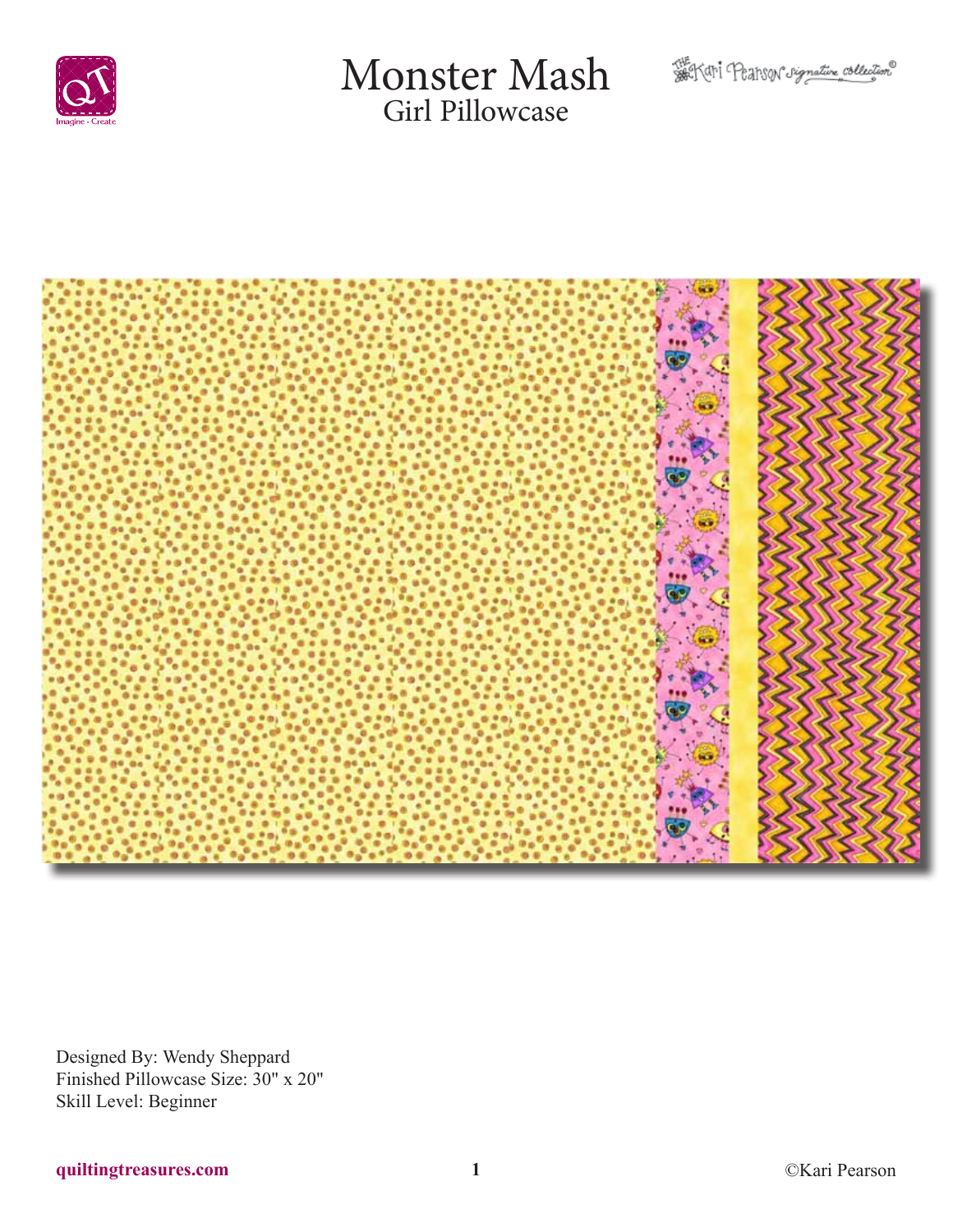# Monster Mash Girl Pillowcase









| <b>FABRIC REQUIREMENTS</b> |                |
|----------------------------|----------------|
|                            |                |
| Design:                    | Yards          |
| 23338 S                    | $1\frac{1}{3}$ |
| 23334 P                    | $\frac{1}{4}$  |
| 23339 S                    | $\frac{1}{8}$  |
| 23336 P                    | $\frac{2}{3}$  |

### **Designer Notes:**

*• A widthwise cut* **(WOF)** *is from selvage to selvage. • Pink chevron fabric is a directional fabric.*

### **Cutting Directions:**

### **23338 S: Yellow Dot Print**

### *Pillow Front*

• Cut (1) 20½" x **WOF** strip. Subcut (1) 20½" x 21½" rectangle.

### *Pillow Back*

• Cut (1) 20½" x **WOF** strip. Subcut (1) 20½" x 36½" rectangle.

#### **23334 P: Pink Monster Toss Print** *Pillow Front*

• Cut (1) 3½" x **WOF** strip. Subcut (1) 3½" x 20½" rectangle.

### **23339 S: Yellow Tonal**

### *Pillow Front*

• Cut (1) 1½" x **WOF** strip. Subcut (1) 1½" x 20½" rectangle.

### **23336 P: Pink Chevron Print**

### *Pillow Front*

• Cut (1) 20½" x **WOF** strip. Subcut (1) 11½" x 20½" rectangle.

### **Pillowcase Assembly:**

### **Pillowcase Front:**

**1.** Referring to Diagram 1, sew one  $21\frac{1}{2}$ " x  $20\frac{1}{2}$ " yellow dot rectangle to one 3½" x 20½" pink toss monster rectangle for Unit 1. Sew one  $1\frac{1}{2}$ " x  $20\frac{1}{2}$ " yellow tonal rectangle to one 11½" x 20½" pink chevron rectangle for Unit 2. Sew Unit 1 to Unit 2 for the Pillowcase Front. Piece should measure  $20\frac{1}{2}$ " x  $36\frac{1}{2}$ ".

### Basic sewing suppies **Diagram 1**





### **Pillowcase Front**

**2.** At the raw edge of the pink chevron rectangle and with wrong sides together, turn under a ¼" seam and press. Measuring from the fold line and with wrong sides together, turn under 5½" and press. The folded edge of the pink chevron rectangle should align with the wrong side seam between the yellow tonal and pink chevron print rectangles. Sew the flap in place using an edge stitch (and edge-stitch sewing machine foot).